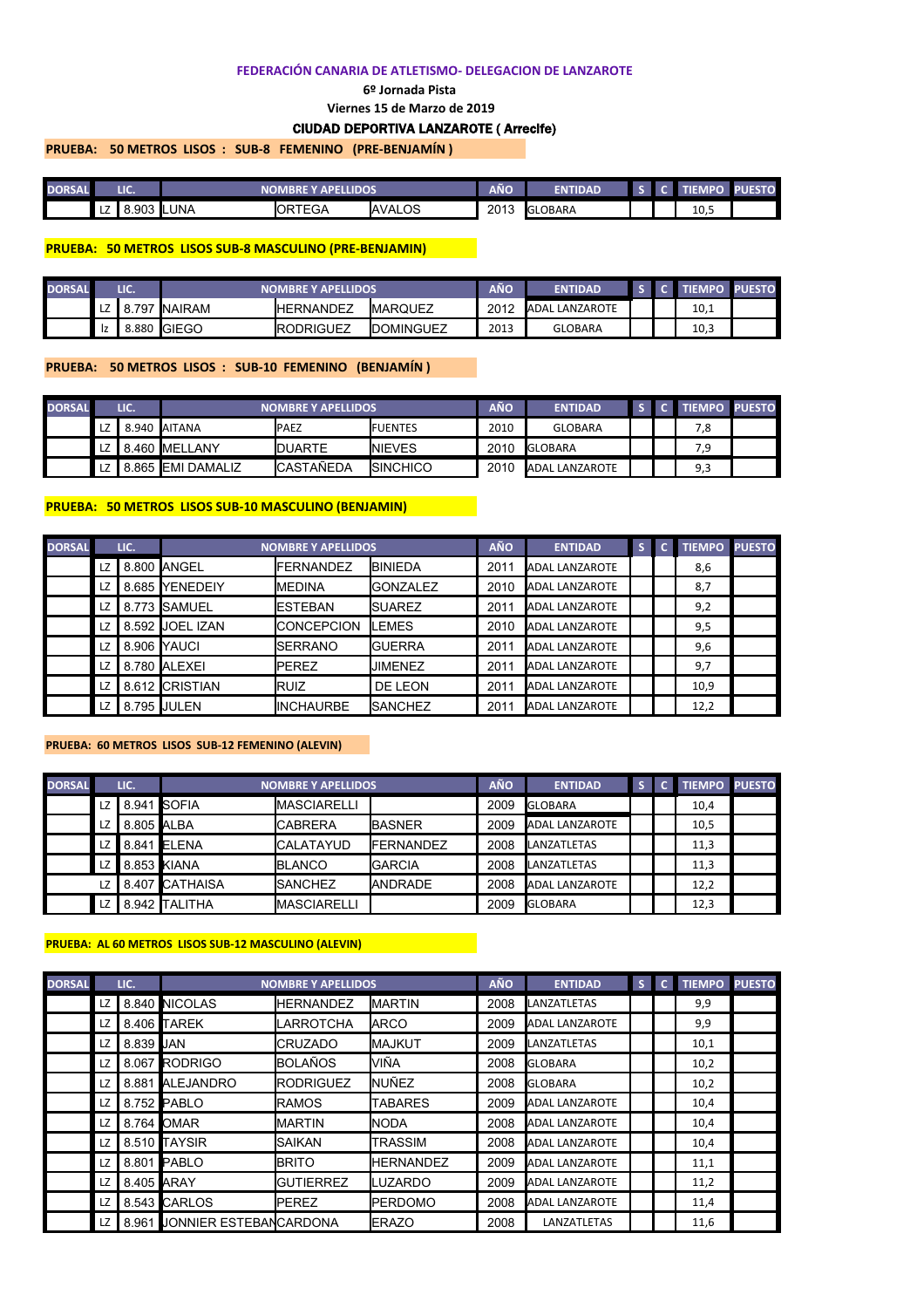## **PRUEBA: 80 METROS LISOS SUB-14 FEMENINO (INFANTIL)**

| <b>DORSAL</b> |      | LIC.        |                      | <b>NOMBRE Y APELLIDOS</b> |                       | <b>AÑO</b> | <b>ENTIDAD</b>        | S | <b>TIEMPO</b> | <b>PUESTO</b>  |
|---------------|------|-------------|----------------------|---------------------------|-----------------------|------------|-----------------------|---|---------------|----------------|
|               | LZ   | 8.843 ANIKA |                      | <b>RECHER</b>             | <b>I</b> CORUJO       | 2006       | LANZATLETAS           |   | 11,5          | 1              |
|               | LZ   |             | 8.548 AITANA         | <b>RODRIGUEZ</b>          | <b>NILLA</b>          | 2007       | <b>ADAL LANZAROTE</b> |   | 11,6          | $\overline{2}$ |
|               | LZ   |             | 8.851 DANIELA        | <b>BRITO</b>              | <b>I</b> CEJAS        | 2006       | LANZATLETAS           |   | 12,2          | 3              |
|               | LZ   |             | 8.845 MAITE          | <b>REYES</b>              | <b>IBRETSCHENEIDE</b> | 2006       | LANZATLETAS           |   | 12,3          | 4              |
|               | LZ I | 8.807 SARA  |                      | BONILLA                   | <b>ICAMACHO</b>       | 2006       | <b>ADAL LANZAROTE</b> |   | 12,4          | 5              |
|               | LZ   |             | 8.953 NICOLE         | <b>BREA</b>               | <b>ISUAREZ</b>        | 2007       | <b>GLOBARA</b>        |   | 12,7          | 6              |
|               | LZ   | 8.842 NOA   |                      | <b>CAMACHO</b>            | <b>I</b> GONZALEZ     | 2006       | LANZATLETAS           |   | 12,7          | 7              |
|               | LZ   |             | 8.618 YAIZA          | TABAREZ                   | <b>I</b> NUÑEZ        | 2007       | <b>GLOBARA</b>        |   | 13,2          | 8              |
|               | LZ   | 8.854       | <b>YULI CLARIBEL</b> | <b>ZAPATA</b>             | <b>IPERALTA</b>       | 2007       | LANZATLETAS           |   | 13,3          | 9              |
|               | LZ   |             | 8.844 ANAIS          | <b>UMPIERREZ</b>          | <b>IFERREYRA</b>      | 2007       | LANZATLETAS           |   | 13,5          | 10             |
|               | LZ   |             | 8.688 ALEXIA         | VIÑAS                     | <b>I</b> DIEPPA       | 2007       | <b>ADAL LANZAROTE</b> |   | 13,7          | 11             |
|               | LZ I |             | 8.816 MARIA DOLORES  | <b>BARBOSA</b>            | <b>I</b> ROJO         | 2007       | <b>ADAL LANZAROTE</b> |   | 14,2          | 12             |
|               | LZ   |             | 8.619 LAURA          | <b>PONCE</b>              | <b>I</b> RAMOS        | 2007       | <b>GLOBARA</b>        |   | 15,3          | 13             |

## **PRUEBA: 80 METROS LISOSOS SUB-14 MASCULINO ( INFANTIL)**

| <b>DORSAL</b> |    | LIC.              |                            | <b>NOMBRE Y APELLIDOS</b> |                  | <b>AÑO</b> | <b>ENTIDAD</b>        | S | $\mathbf{C}$ | <b>TIEMPO</b> | <b>PUESTO</b>  |
|---------------|----|-------------------|----------------------------|---------------------------|------------------|------------|-----------------------|---|--------------|---------------|----------------|
|               | LZ |                   | 8.817 RUBEN GABRIEL        | <b>URIARTE</b>            | GARCÉS           | 2007       | <b>ADAL LANZAROTE</b> |   |              | 11,1          | 1              |
|               | LZ |                   | 8.343 <b>JEISSON DAVID</b> | <b>IPEREZ</b>             | VALENCIA         | 2007       | <b>ADAL LANZAROTE</b> |   |              | 11,4          | $\overline{2}$ |
|               | LZ | 8.216 <b>SAUL</b> |                            | <b>NOLLA</b>              | <b>ARMAS</b>     | 2006       | <b>ADAL LANZAROTE</b> |   |              | 11,5          | 3              |
|               | LZ |                   | 8.658 FERNANDO             | <b>PEREZ</b>              | <b>HERNANDEZ</b> | 2006       | <b>GLOBARA</b>        |   |              | 11,8          | 4              |
|               | LZ | 8.852             | <b>PABLO</b>               | <b>IMARTIN</b>            | <b>I</b> PEREZ   | 2006       | LANZATLETAS           |   |              | 11,8          | 5              |
|               | LZ | 8.874             | <b>JANKO DAMIAN</b>        | IGHERSINI                 | <b>GARCIA</b>    | 2006       | LANZATLETAS           |   |              | 12,2          | 6              |
|               | LZ | 8.837             | MARCOS JOSE                | <b>I</b> DOMINGUEZ        | <b>IAIRES</b>    | 2007       | <b>ADAL LANZAROTE</b> |   |              | 12,2          | 7              |
|               | LZ |                   | 8.215 DARIO                | <b>CALLERO</b>            | <b>CARABALLO</b> | 2007       | <b>ADAL LANZAROTE</b> |   |              | 12,3          | 8              |
|               | LZ |                   | 8.724 ADUEN                | <b>I</b> MERINO           | <b>GOMEZ</b>     | 2007       | <b>ADAL LANZAROTE</b> |   |              | 12,7          | 9              |
|               | LZ | 8.615             | <b>BRAIS</b>               | mayo                      | IBOHALOSA        | 2007       | <b>GLOBARA</b>        |   |              | 12,8          | 10             |
|               | LZ |                   | 8.916 DIEGO                | <b>I</b> DIAZ             | <b>I</b> MARRERO | 2007       | <b>ADAL LANZAROTE</b> |   |              | 13,3          | 11             |
|               | LZ | 8.948             | <b>IPABLO</b>              | <b>CACERES</b>            | <b>I</b> MERINO  | 2006       | LANZATLETAS           |   |              | 13,5          | 12             |
|               | LZ |                   | 8.846 ALEJANDRO            | <b>ISOCAS</b>             | <b>GARRIDO</b>   | 2006       | LANZATLETAS           |   |              | 14,1          | 13             |
|               | LZ |                   | 8.883 DIEGO                | <b>JORDAN</b>             | ISICILIA         | 2006       | <b>GLOBARA</b>        |   |              | 16,3          | 14             |

### **PRUEBA: 150 METROS LISOSOS SUB-14 MASCULINO (infantil)**

| <b>DORSAL</b> |    | LIC.  |                            | <b>NOMBRE Y APELLIDOS</b> |                  | <b>AÑO</b> | <b>ENTIDAD</b>        | S | $\mathbf{C}$ | <b>TIEMPO</b> | <b>PUESTO</b>  |
|---------------|----|-------|----------------------------|---------------------------|------------------|------------|-----------------------|---|--------------|---------------|----------------|
|               | LZ |       | 8.507 ROBERTO              | <b>I</b> PADILLA          | <b>RAMIREZ</b>   | 2006       | <b>ADAL LANZAROTE</b> |   |              | 19,7          | 1              |
|               | LZ |       | 8.509 ALVARO               | <b>I</b> PADILLA          | <b>RAMIREZ</b>   | 2007       | <b>ADAL LANZAROTE</b> |   |              | 21,2          | $\overline{2}$ |
|               | LZ |       | 8.817 RUBEN GABRIEL        | URIARTE                   | GARCÉS           | 2007       | <b>ADAL LANZAROTE</b> |   |              | 21,5          | 3              |
|               | LZ |       | 8.343 <b>JEISSON DAVID</b> | <b>IPEREZ</b>             | VALENCIA         | 2007       | <b>ADAL LANZAROTE</b> |   |              | 22,1          | 4              |
|               | LZ |       | 8.658 FERNANDO             | <b>PEREZ</b>              | <b>HERNANDEZ</b> | 2006       | <b>GLOBARA</b>        |   |              | 22,4          | 5              |
|               | LZ | 8.874 | <b>JANKO DAMIAN</b>        | IGHERSINI                 | <b>GARCIA</b>    | 2006       | LANZATLETAS           |   |              | 23,1          | 6              |
|               | LZ |       | 8.852 PABLO                | <b>I</b> MARTIN           | <b>I</b> PEREZ   | 2006       | LANZATLETAS           |   |              | 23,1          | 6              |
|               | LZ |       | 8.215 DARIO                | <b>CALLERO</b>            | <b>CARABALLO</b> | 2007       | <b>ADAL LANZAROTE</b> |   |              | 23,4          | 8              |
|               | LZ |       | 8.699 DAVID                | _ONDOÑO                   | <b>ZAPATA</b>    | 2006       | <b>ADAL LANZAROTE</b> |   |              | 23,6          | 9              |
|               | LZ |       | 8.837 MARCOS JOSE          | <b>IDOMINGUEZ</b>         | <b>IAIRES</b>    | 2007       | <b>ADAL LANZAROTE</b> |   |              | 24,2          | 10             |
|               | LZ |       | 8.615 BRAIS                | mayo                      | <b>BOHALOSA</b>  | 2007       | <b>GLOBARA</b>        |   |              | 26.0          | 11             |
|               | LZ |       | 8.948 PABLO                | <b>CACERES</b>            | <b>IMERINO</b>   | 2006       | LANZATLETAS           |   |              | 26,3          | 12             |
|               | LZ |       | 8.916 DIEGO                | <b>DIAZ</b>               | <b>MARRERO</b>   | 2007       | <b>ADAL LANZAROTE</b> |   |              | 26,7          | 13             |
|               | LZ |       | 8.846 ALEJANDRO            | <b>SOCAS</b>              | <b>GARRIDO</b>   | 2006       | LANZATLETAS           |   |              | 27,2          | 14             |
|               | LZ |       | 8.883 DIEGO                | <b>JORDAN</b>             | ISICILIA         | 2006       | <b>GLOBARA</b>        |   |              | 36,2          | 15             |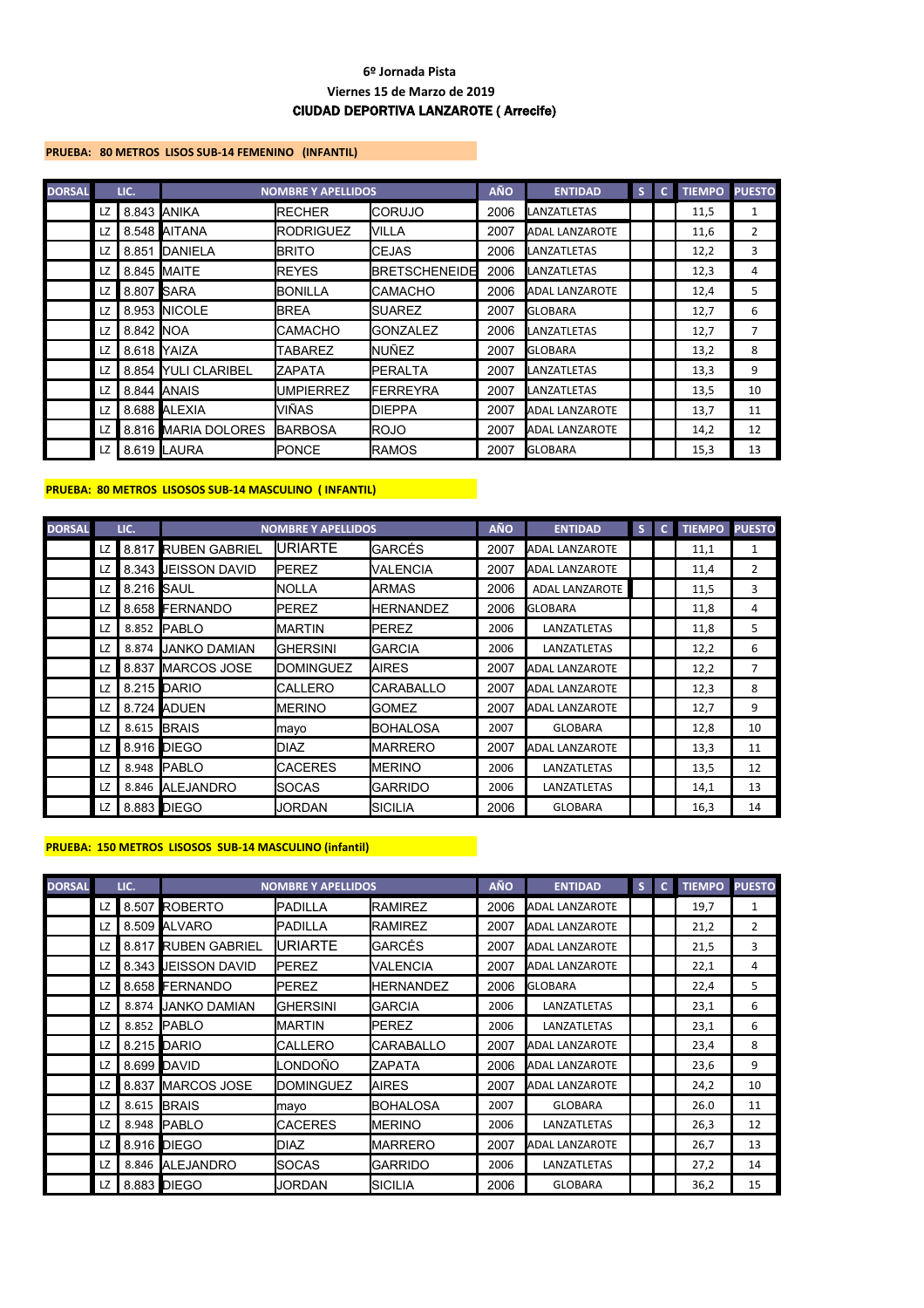#### **PRUEBA: 150 METROS LISOS SUB-14 FEMENINO (infantil)**

| <b>DORSAL</b> |    | LIC.       |                      | <b>NOMBRE Y APELLIDOS</b> |                  | <b>AÑO</b> | <b>ENTIDAD</b>        | s | <b>TIEMPO PUESTO</b> |   |
|---------------|----|------------|----------------------|---------------------------|------------------|------------|-----------------------|---|----------------------|---|
|               | LZ |            | 8.843 ANIKA          | <b>RECHER</b>             | <b>I</b> CORUJO  | 2006       | <b>LANZATLETAS</b>    |   | 22,6                 |   |
|               | LZ | 8.851      | <b>DANIELA</b>       | <b>I</b> BRITO            | <b>I</b> CEJAS   | 2006       | LANZATLETAS           |   | 23,3                 |   |
|               | LZ | 8.807 SARA |                      | <b>BONILLA</b>            | <b>CAMACHO</b>   | 2006       | <b>ADAL LANZAROTE</b> |   | 23,6                 | 3 |
|               | LZ |            | 8.219 KEIRA          | <b>IGARCIA</b>            | ISHIAO           | 2006       | <b>ADAL LANZAROTE</b> |   | 24,3                 | 4 |
|               | LZ | 8.854      | <b>YULI CLARIBEL</b> | <b>IZAPATA</b>            | <b>IPERALTA</b>  | 2007       | LANZATLETAS           |   | 24,7                 | 5 |
|               | LZ |            | 8.844 <b>ANAIS</b>   | <b>UMPIERREZ</b>          | <b>IFERREYRA</b> | 2007       | LANZATLETAS           |   | 25,5                 | 6 |
|               | LZ | 8.671      | <b>ANNA SOPHIA</b>   | <b>VIDODO</b>             |                  | 2007       | <b>ADAL LANZAROTE</b> |   | 25,6                 |   |
|               | LZ |            | 8.688 ALEXIA         | VIÑAS                     | <b>IDIEPPA</b>   | 2007       | <b>ADAL LANZAROTE</b> |   | 27,4                 | 8 |

#### **PRUEBA: 500 METROS LISOSOS SUB-10 MASCULINO ( BENJAMIN)**

| <b>DORSAL</b> |    | LIC.  |                  | <b>NOMBRE Y APELLIDOS</b> |                   | <b>AÑO</b> | <b>ENTIDAD</b>        | S. | c. | <b>TIEMPO</b> | <b>PUESTO</b> |
|---------------|----|-------|------------------|---------------------------|-------------------|------------|-----------------------|----|----|---------------|---------------|
|               | LZ | 8.685 | YENEDEIY         | <b>IMEDINA</b>            | IGONZALEZ         | 2010       | <b>ADAL LANZAROTE</b> |    |    | 1,43,8        | 1             |
|               | LZ | 8.800 | ANGEL            | <b>FERNANDEZ</b>          | <b>BINIEDA</b>    | 2011       | <b>ADAL LANZAROTE</b> |    |    | 1,52,0        | 2             |
|               | LZ |       | 8.612 CRISTIAN   | <b>IRUIZ</b>              | DE LEON           | 2011       | <b>ADAL LANZAROTE</b> |    |    | 2,03,1        | 3             |
|               | LZ |       | 8.797 INAIRAM    | <b>IHERNANDEZ</b>         | <b>IMARQUEZ</b>   | 2012       | <b>ADAL LANZAROTE</b> |    |    | 2,07,1        | 4             |
|               | LZ | 8.780 | ALEXEI           | <b>IPEREZ</b>             | <b>IJIMENEZ</b>   | 2011       | <b>ADAL LANZAROTE</b> |    |    | 2,10,0        | 5             |
|               | LZ | 8.773 | <b>ISAMUEL</b>   | <b>IESTEBAN</b>           | <b>I</b> SUAREZ   | 2011       | <b>ADAL LANZAROTE</b> |    |    | 2,18,0        | 6             |
|               | LZ | 8.906 | <b>YAUCI</b>     | <b>I</b> SERRANO          | <b>I</b> GUERRA   | 2011       | <b>ADAL LANZAROTE</b> |    |    | 2,19,0        |               |
|               | LZ | 8.592 | <b>JOEL IZAN</b> | <b>ICONCEPCION</b>        | <b>ILEMES</b>     | 2010       | <b>ADAL LANZAROTE</b> |    |    | 2,20,0        | 8             |
|               | Iz | 8.880 | <b>IGIEGO</b>    | <b>IRODRIGUEZ</b>         | <b>IDOMINGUEZ</b> | 2013       | <b>GLOBARA</b>        |    |    | 2,24,0        | 9             |
|               | LZ |       | 8.795 JULEN      | <b>IINCHAURBE</b>         | <b>I</b> SANCHEZ  | 2011       | <b>ADAL LANZAROTE</b> |    |    | 2,45,0        | 10            |

## **PRUEBA: 500 METROS LISOSOS SUB-10 FEMENINO ( BENJAMIN)**

| <b>DORSAL</b> |    | LIC.       |                          | <b>NOMBRE Y APELLIDOS</b> |                  | AÑO  | <b>ENTIDAD</b> |  | <b>TIEMPO PUESTO</b> |   |
|---------------|----|------------|--------------------------|---------------------------|------------------|------|----------------|--|----------------------|---|
|               | LZ |            | 8.940 AITANA             | <b>IPAEZ</b>              | <b>IFUENTES</b>  | 2010 | GLOBARA        |  | 1,44,0               |   |
|               | LZ |            | 8.460 MELLANY            | <b>IDUARTE</b>            | <b>INIEVES</b>   | 2010 | <b>GLOBARA</b> |  | 2,02,0               |   |
|               | LZ |            | 8.865 <b>EMI DAMALIZ</b> | <b>CASTAÑEDA</b>          | <b>ISINCHICO</b> | 2010 | ADAL LANZAROTE |  | 2,21,1               |   |
|               | LZ | 8.903 LUNA |                          | <b>IORTEGA</b>            | <b>AVALOS</b>    | 2013 | <b>GLOBARA</b> |  | 3,43,0               | 4 |

### **PRUEBA: 500 METROS LISOSOS SUB-12 MASCULINO ( ALEVIN)**

| <b>DORSAL</b> |    | LIC.       |                              | <b>NOMBRE Y APELLIDOS</b> |                  | <b>AÑO</b> | <b>ENTIDAD</b>        | S. | c | <b>TIEMPO</b> | <b>PUESTO</b> |
|---------------|----|------------|------------------------------|---------------------------|------------------|------------|-----------------------|----|---|---------------|---------------|
|               | LZ | 8.839 JAN  |                              | <b>I</b> CRUZADO          | <b>IMAJKUT</b>   | 2009       | LANZATLETAS           |    |   | 1,42,0        |               |
|               | LZ |            | 8.510 TAYSIR                 | ISAIKAN                   | ITRASSIM         | 2008       | <b>ADAL LANZAROTE</b> |    |   | 1,43,9        | 2             |
|               | LZ |            | 8.840 NICOLAS                | <b>HERNANDEZ</b>          | <b>IMARTIN</b>   | 2008       | <b>LANZATLETAS</b>    |    |   | 1,46,0        | 3             |
|               | LZ |            | 8.881 ALEJANDRO              | <b>IRODRIGUEZ</b>         | <b>INUÑEZ</b>    | 2008       | <b>GLOBARA</b>        |    |   | 1,48,0        | 4             |
|               | LZ |            | 8.764 OMAR                   | <b>I</b> MARTIN           | <b>INODA</b>     | 2008       | <b>ADAL LANZAROTE</b> |    |   | 1,51,9        | 5             |
|               | LZ |            | 8.406 TAREK                  | LARROTCHA                 | <b>IARCO</b>     | 2009       | <b>ADAL LANZAROTE</b> |    |   | 1,54,0        | 6             |
|               | LZ | 8.405 ARAY |                              | <b>GUTIERREZ</b>          | <b>ILUZARDO</b>  | 2009       | <b>ADAL LANZAROTE</b> |    |   | 1,54,1        | 7             |
|               | LZ |            | 8.752 PABLO                  | <b>IRAMOS</b>             | <b>TABARES</b>   | 2009       | <b>ADAL LANZAROTE</b> |    |   | 1,59,0        | 8             |
|               | LZ |            | 8.801 PABLO                  | <b>I</b> BRITO            | <b>HERNANDEZ</b> | 2009       | <b>ADAL LANZAROTE</b> |    |   | 2,07,1        | 9             |
|               | LZ |            | 8.543 CARLOS                 | <b>IPEREZ</b>             | <b>IPERDOMO</b>  | 2008       | <b>ADAL LANZAROTE</b> |    |   | 2,12,0        | 10            |
|               | LZ |            | 8.961 JONNIER ESTEBANCARDONA |                           | <b>IERAZO</b>    | 2008       | LANZATLETAS           |    |   | 2,24,1        | 11            |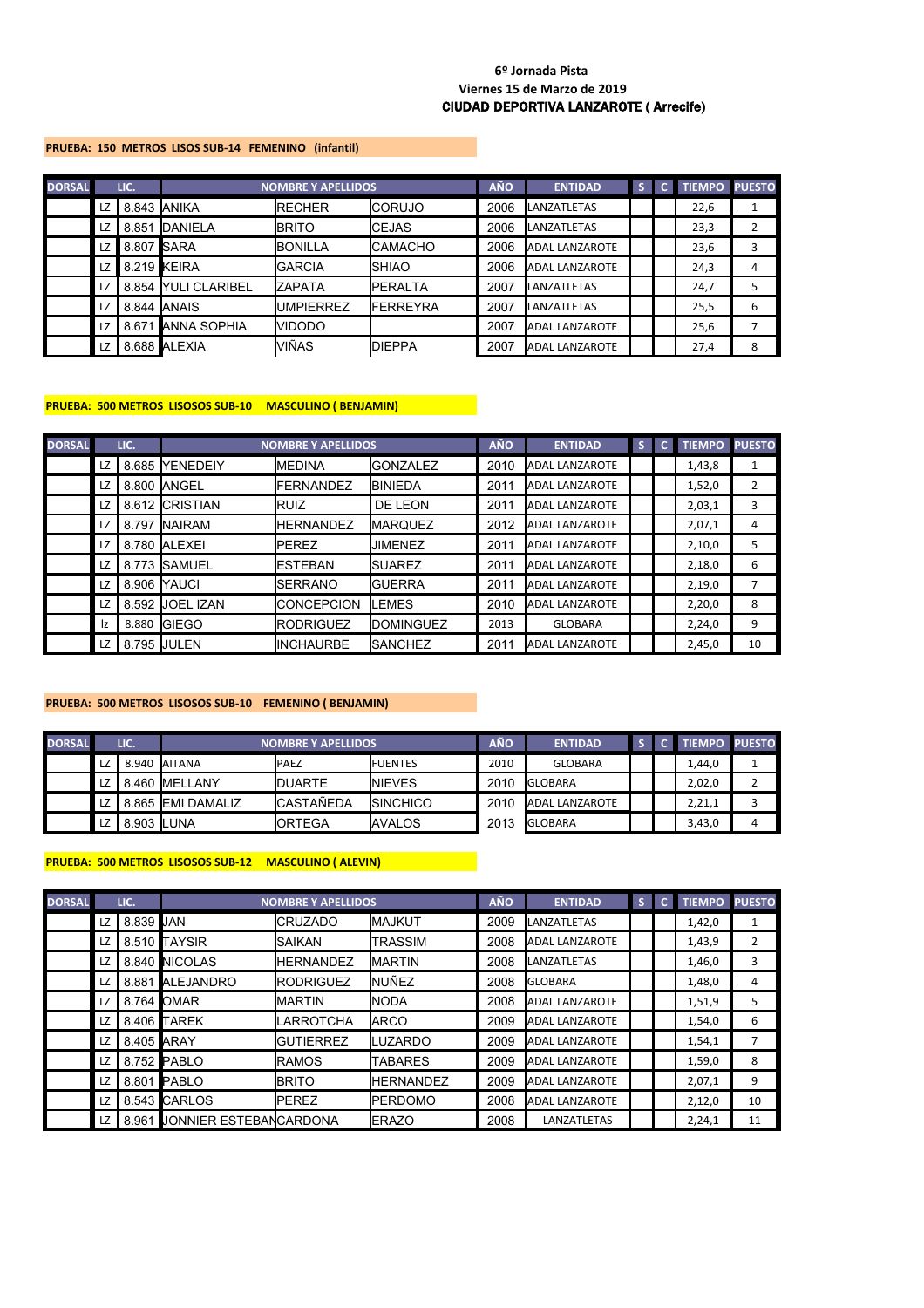#### **PRUEBA: 500 METROS LISOSOS SUB-12 FEMENINO ( ALEVIN)**

| <b>DORSAL</b> |      | LIC.        |                | <b>NOMBRE Y APELLIDOS</b> |                   | <b>AÑO</b> | <b>ENTIDAD</b>        |  | <b>TIEMPO PUESTO</b> |   |
|---------------|------|-------------|----------------|---------------------------|-------------------|------------|-----------------------|--|----------------------|---|
|               | LZ   | 8.941 SOFIA |                | <b>MASCIARELLI</b>        |                   | 2009       | <b>GLOBARA</b>        |  | 1,55,2               |   |
|               | LZ   | 8.805 ALBA  |                | <b>I</b> CABRERA          | <b>IBASNER</b>    | 2009       | <b>ADAL LANZAROTE</b> |  | 2,09,0               |   |
|               | LZ I | 8.853 KIANA |                | <b>BLANCO</b>             | IGARCIA           | 2008       | <b>LANZATLETAS</b>    |  | 2,14,0               |   |
|               | LZ I |             | 8.841 ELENA    | <b>I</b> CALATAYUD        | <b>IFERNANDEZ</b> | 2008       | LANZATLETAS           |  | 2,15,1               | 4 |
|               | LZ   |             | 8.942 TALITHA  | <b>MASCIARELLI</b>        |                   | 2009       | <b>GLOBARA</b>        |  | 2,21,1               |   |
|               | LZ   |             | 8.407 CATHAISA | <b>I</b> SANCHEZ          | <b>IANDRADE</b>   | 2008       | <b>ADAL LANZAROTE</b> |  | 2,21,9               | 6 |

#### **PRUEBA: 1.000 METROS LISOSOS SUB-14 MASCULINO ( INFANTIL)**

| <b>DORSAL</b> |      | LIC. |                      | <b>NOMBRE Y APELLIDOS</b> |                   | <b>AÑO</b> | <b>ENTIDAD</b>        |  | <b>TIEMPO PUESTO</b> |   |
|---------------|------|------|----------------------|---------------------------|-------------------|------------|-----------------------|--|----------------------|---|
|               | LZ I |      | 8.215 DARIO          | <b>ICALLERO</b>           | <b>ICARABALLO</b> | 2007       | <b>ADAL LANZAROTE</b> |  | 3,33,8               |   |
|               | LZ   |      | 8.343 IJEISSON DAVID | <b>IPEREZ</b>             | <b>NALENCIA</b>   | 2007       | ADAL LANZAROTE        |  | 3,35,8               |   |
|               | LZ   |      | 8.724 ADUEN          | <b>IMERINO</b>            | <b>IGOMEZ</b>     | 2007       | ADAL LANZAROTE        |  | 3,56,0               |   |
|               | LZ I |      | 8.837 MARCOS JOSE    | <b>IDOMINGUEZ</b>         | <b>IAIRES</b>     | 2007       | <b>ADAL LANZAROTE</b> |  | 4,02,0               | 4 |
|               | LZ I |      | 8.916 <b>I</b> DIEGO | IDIAZ                     | <b>IMARRERO</b>   | 2007       | <b>ADAL LANZAROTE</b> |  | 4,03,1               |   |

## **PRUEBA: 1.000 METROS LISOSOS SUB-14 FEMENINO ( INFANTIL)**

| <b>DORSAL</b> |    | LIC.              |               | <b>NOMBRE Y APELLIDOS</b> |                      | <b>AÑO</b> | <b>ENTIDAD</b>        | S | <b>TIEMPO PUESTO</b> |   |
|---------------|----|-------------------|---------------|---------------------------|----------------------|------------|-----------------------|---|----------------------|---|
|               | LZ |                   | 8.548 AITANA  | <b>RODRIGUEZ</b>          | <b>VILLA</b>         | 2007       | <b>ADAL LANZAROTE</b> |   | 3,38,1               |   |
|               | LZ |                   | 8.845 MAITE   | <b>REYES</b>              | <b>BRETSCHENEIDE</b> | 2006       | <b>LANZATLETAS</b>    |   | 3,38,9               |   |
|               | LZ | 8.842 <b>INOA</b> |               | <b>CAMACHO</b>            | <b>I</b> GONZALEZ    | 2006       | LANZATLETAS           |   | 4,00,0               | 3 |
|               | Ιz |                   | 8.690 IRAIMA  | <b>MEDINA</b>             | <b>I</b> GONZALEZ    | 2007       | <b>ADAL LANZAROTE</b> |   | 4,14,1               | 4 |
|               | LZ |                   | 8.953 INICOLE | <b>BREA</b>               | <b>SUAREZ</b>        | 2007       | <b>GLOBARA</b>        |   | 4,25,9               | 5 |
|               | LZ | 8.618 YAIZA       |               | <b>TABAREZ</b>            | <b>NUÑEZ</b>         | 2007       | <b>GLOBARA</b>        |   | 4,29,2               | 6 |
|               | LZ |                   | 8.688 ALEXIA  | VIÑAS                     | <b>IDIEPPA</b>       | 2007       | <b>ADAL LANZAROTE</b> |   | 4,33,0               | 7 |
|               | LZ |                   | 8.619 LAURA   | PONCE                     | <b>IRAMOS</b>        | 2007       | <b>GLOBARA</b>        |   | 5,10,1               | 8 |

### **PRUEBA: 80 METROS VALLA SUB - 14 FEMENINO ( INFANTIL)**

| <b>DORSAL</b> | LIC.           |                         | <b>NOMBRE Y APELLIDOS</b> |                  | <b>AÑO</b> | <b>ENTIDAD</b>        |  | <b>TIEMPO PUESTO</b> |  |
|---------------|----------------|-------------------------|---------------------------|------------------|------------|-----------------------|--|----------------------|--|
|               | LZ 8.219 KEIRA |                         | <b>I</b> GARCIA           | <b>ISHIAO</b>    | 2006       | ADAL LANZAROTE        |  | 15,8                 |  |
|               |                | LZ $\vert$ 8.548 AITANA | <b>IRODRIGUEZ</b>         | <b>NILLA</b>     | 2007       | <b>ADAL LANZAROTE</b> |  | 17,2                 |  |
|               |                | LZ 8.690 RAIMA          | IMEDINA                   | <b>IGONZALEZ</b> | 2007       | ADAL LANZAROTE        |  | 18,1                 |  |
|               |                | 8.671 ANNA SOPHIA       | <b>NIDODO</b>             |                  | 2007       | ADAL LANZAROTE        |  | 18,4                 |  |

#### **PRUEBA: 80 METROS VALLAS MASCULINO SUB-14 ( INFANTIL)**

| <b>DORSAL</b> |      | LIC.       |               | <b>NOMBRE Y APELLIDOS</b> |                   | <b>AÑO</b> | <b>ENTIDAD</b>        |  | <b>TIEMPO</b> | <b>PUESTO</b> |
|---------------|------|------------|---------------|---------------------------|-------------------|------------|-----------------------|--|---------------|---------------|
|               | LZ I |            | 8.507 ROBERTO | <b>IPADILLA</b>           | <b>IRAMIREZ</b>   | 2006       | <b>ADAL LANZAROTE</b> |  | 14,5          |               |
|               | LZ   | 8.216 SAUL |               | <b>INOLLA</b>             | <b>IARMAS</b>     | 2006       | ADAL LANZAROTE        |  | 16,1          |               |
|               | LZ   |            | 8.652 ADRIAN  | <b>CALERO</b>             | <b>IFERNANDEZ</b> | 2006       | <b>ADAL LANZAROTE</b> |  | 16,4          |               |
|               | LZ   |            | 8.509 ALVARO  | <b>PADILLA</b>            | <b>IRAMIREZ</b>   | 2007       | <b>ADAL LANZAROTE</b> |  | 16,4          | 4             |
|               | LZ   |            | 8.214 ADRIAN  | <b>SHIAO</b>              | <b>ICAMACHO</b>   | 2007       | <b>ADAL LANZAROTE</b> |  | 17,5          |               |
|               | LZ   |            | 8.699 DAVID   | LONDOÑO                   | <b>ZAPATA</b>     | 2006       | <b>ADAL LANZAROTE</b> |  | 17,6          | 6             |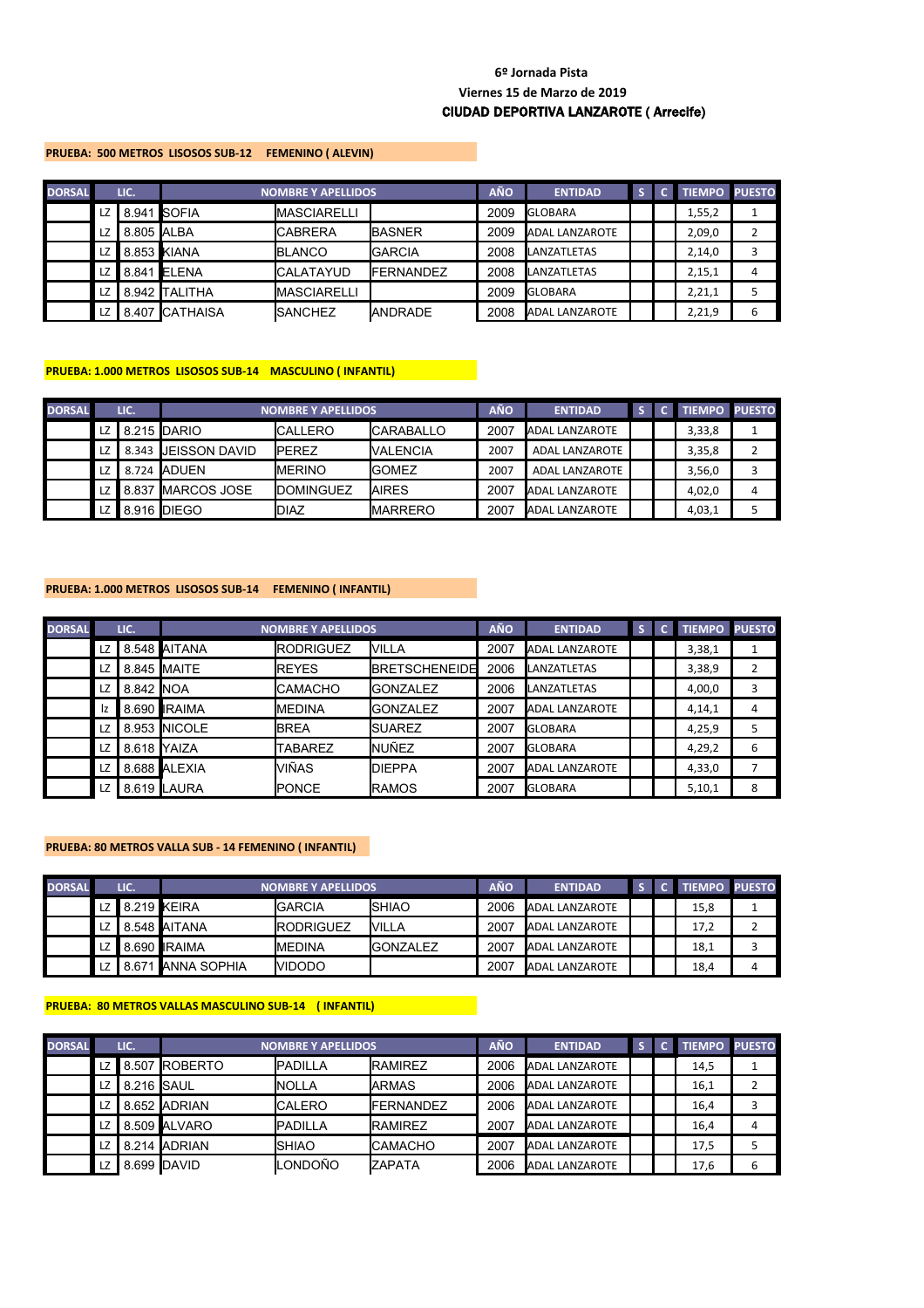## **PRUEBA: 220 METROS VALLA SUB - 14 FEMENINO ( INFANTIL)**

| <b>DORSAL</b> |      | LIC.       |                    | <b>NOMBRE Y APELLIDOS</b> |                  | AÑO  | <b>ENTIDAD</b>        |  | <b>TIEMPO PUESTO</b> |  |
|---------------|------|------------|--------------------|---------------------------|------------------|------|-----------------------|--|----------------------|--|
|               | LZ I | 8.807 SARA |                    | <b>BONILLA</b>            | <b>ICAMACHO</b>  | 2006 | <b>ADAL LANZAROTE</b> |  | 43,⊥                 |  |
|               | LZ I |            | 8.671 LANNA SOPHIA | <b>NIDODO</b>             |                  | 2007 | <b>ADAL LANZAROTE</b> |  | 46,3                 |  |
|               | LZ I |            | 8.690 RAIMA        | <b>I</b> MEDINA           | <b>IGONZALEZ</b> | 2007 | <b>ADAL LANZAROTE</b> |  | 47,3                 |  |

## **PRUEBA: 220 METROS VALLAS MASCULINO SUB-14 ( INFANTIL)**

| <b>DORSAL</b> |      | LIC.          |                    | <b>NOMBRE Y APELLIDOS</b> |                   | AÑO  | <b>ENTIDAD</b>        |  | <b>TIFMPO</b> | <b>PUESTO</b> |
|---------------|------|---------------|--------------------|---------------------------|-------------------|------|-----------------------|--|---------------|---------------|
|               |      |               | LZ   8.507 ROBERTO | <b>IPADILLA</b>           | <b>IRAMIREZ</b>   | 2006 | ADAL LANZAROTE        |  | 34,8          |               |
|               | LZ I |               | 8.652 ADRIAN       | <b>CALERO</b>             | <b>IFERNANDEZ</b> | 2006 | <b>ADAL LANZAROTE</b> |  | 36,4          |               |
|               |      | LZ 8.216 SAUL |                    | <b>INOLLA</b>             | <b>IARMAS</b>     | 2006 | ADAL LANZAROTE        |  | 39,1          |               |

### **PRUEBA: 2 km. MARCHA SUB -12 Y SUB- 14 FEMENINO ( ALEVIN e INFANTIL)**

| <b>DORSAL</b> | LIC.       |                          | <b>NOMBRE Y APELLIDOS</b> |             | AÑO  | <b>ENTIDAD</b>        |  | <b>AEMPO</b>           | <b>PUESTO</b> |
|---------------|------------|--------------------------|---------------------------|-------------|------|-----------------------|--|------------------------|---------------|
|               | LZ $8.816$ | ` <b>I</b> MARIA DOLORES | <b>BARBOSA</b>            | <b>ROJO</b> | 2007 | <b>ADAL LANZAROTE</b> |  | r n<br>1 C<br>, ے بی ب |               |

## **PRUEBA: 2km. MARCHA MASCULINO SUB 1UB 14 Y SUB 12 MASCULINO**

| <b>DORSAL</b> |    | LIC.               |                    | <b>INOMBRE Y APELLIDOS</b> |                 | AÑO  | <b>ENTIDAD</b> |  | <b>TIEMPO PUESTO</b> |  |
|---------------|----|--------------------|--------------------|----------------------------|-----------------|------|----------------|--|----------------------|--|
|               | LZ | 8.405 <b>JARAY</b> |                    | <b>IGUTIERREZ</b>          | <b>ILUZARDO</b> | 2009 | ADAL LANZAROTE |  | 14,51,6              |  |
|               | LZ |                    | 8.543 CARLOS       | <b>IPEREZ</b>              | <b>IPERDOMO</b> | 2008 | ADAL LANZAROTE |  | 14,51,9              |  |
|               | LZ | 8                  | .764 <b>I</b> OMAR | <b>I</b> MARTIN            | <b>INODA</b>    | 2008 | ADAL LANZAROTE |  | 14,52,1              |  |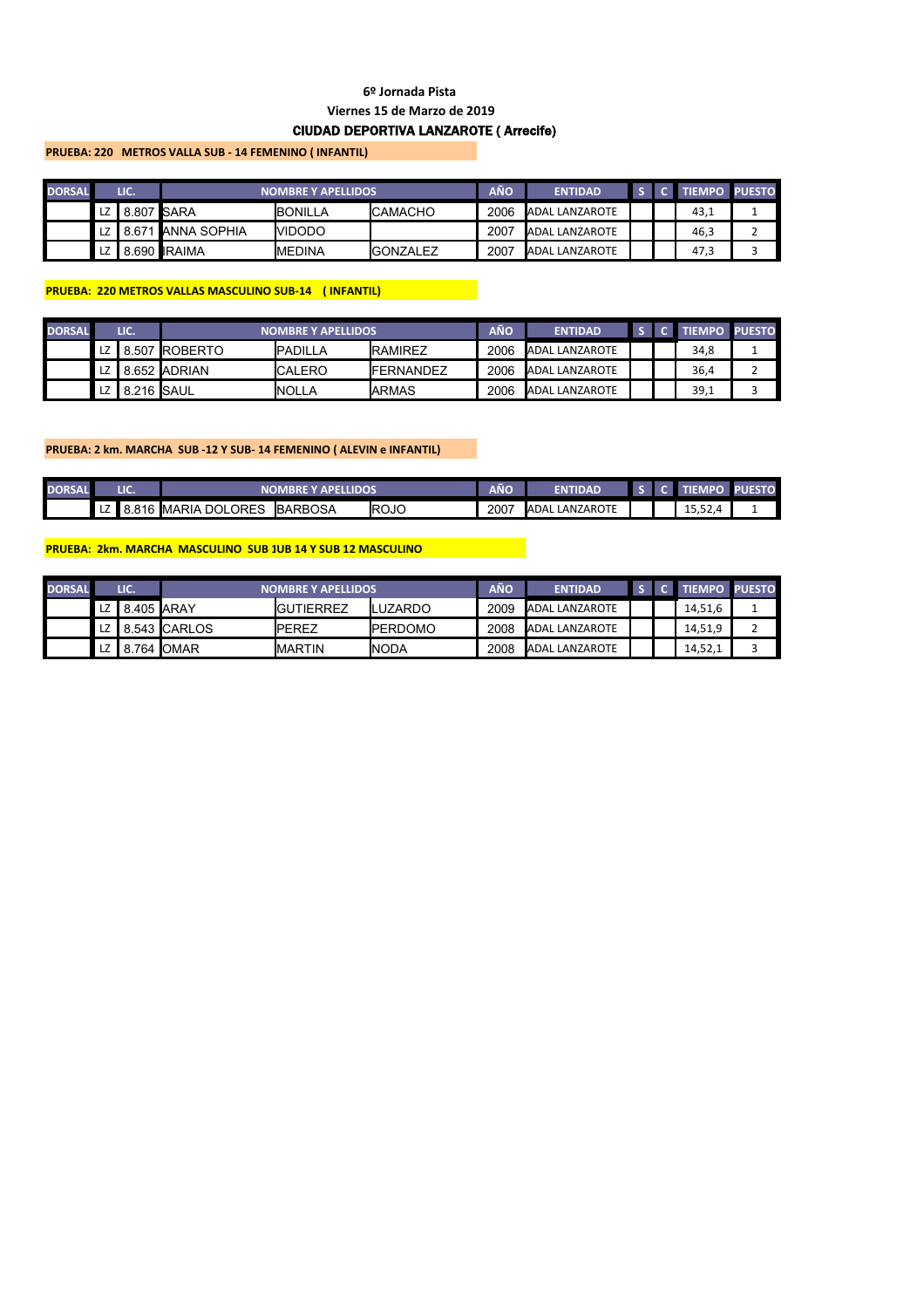### **PRUEBA: SALTO DE ALTURA SUB-14 MASCULINO ( INFANTIL)**

| <b>DORSAL</b> |    | LIC.       |                | <b>NOMBRE Y APELLIDOS</b> |                  | AÑO  | <b>ENTIDAD</b>        |             |     |     |  |     |          | <b>INTENTOS</b> |            |     |  |  |  | <b>MEJOR</b> | <b>PUESTO</b> |
|---------------|----|------------|----------------|---------------------------|------------------|------|-----------------------|-------------|-----|-----|--|-----|----------|-----------------|------------|-----|--|--|--|--------------|---------------|
|               |    |            |                |                           |                  |      |                       |             | .15 | .20 |  | .25 | 1.28     | 1.30            |            | .32 |  |  |  | <b>MARCA</b> |               |
|               | LZ | 8.216 SAUL |                | <b>NOLLA</b>              | <b>IARMAS</b>    | 2006 | <b>ADAL LANZAROTE</b> |             |     |     |  |     | I XIXI O | xlo I           | <b>x</b> x |     |  |  |  | 1,30         |               |
|               | LZ |            | 8.509 ALVARO   | PADILLA                   | <b>IRAMIREZ</b>  | 2007 | <b>ADAL LANZAROTE</b> | 0           |     |     |  |     |          |                 |            |     |  |  |  | 1,20         |               |
|               | LZ |            | 8.658 FERNANDO | PEREZ                     | HERNANDEZ        |      | 2006 GLOBARA          |             |     |     |  |     |          |                 |            |     |  |  |  | 1,20         |               |
|               | LZ |            | 8.652 ADRIAN   | <b>CALERO</b>             | <b>FERNANDEZ</b> |      | 2006 ADAL LANZAROTE   | X[0]        |     |     |  |     |          |                 |            |     |  |  |  | 1,20         |               |
|               | LZ |            | 8.699 DAVID    | ONDOÑO.                   | <b>ZAPATA</b>    |      | 2006 ADAL LANZAROTE   | Ix Ix I x I |     |     |  |     |          |                 |            |     |  |  |  | <b>NM</b>    |               |
|               | LZ |            | 214 ADRIAN     | <b>SHIAO</b>              | <b>I</b> CAMACHO | 2007 | <b>ADAL LANZAROTE</b> | x Ix'       |     |     |  |     |          |                 |            |     |  |  |  | <b>NM</b>    |               |

### **6ºJornada Pista Federada Viernes 15 de Marzo de 2019 Ciudad Deportiva Lanzarote - Arrecife**

#### **PRUEBA: SALTO DE ALTURA SUB-14 FEMENINO ( INFANTIL)**

-

| <b>DORSAL</b> |    |       |                     | <b>NOMBRE Y APELLIDOS</b> |                  | AÑO  | <b>ENTIDAD</b>        |   |     |     |                |             |       | <b>INTENTOS</b> |  |  |  |  | <b>MEJOR</b> | <b>PUESTO</b> |
|---------------|----|-------|---------------------|---------------------------|------------------|------|-----------------------|---|-----|-----|----------------|-------------|-------|-----------------|--|--|--|--|--------------|---------------|
|               |    | LIC.  |                     |                           |                  |      |                       |   | .00 | .05 |                | .10         | .15   | 1.20            |  |  |  |  | <b>MARCA</b> |               |
|               | LZ |       | 8.690 <b>IRAIMA</b> | <b>IMEDINA</b>            | <b>IGONZALEZ</b> | 2007 | <b>ADAL LANZAROTE</b> | 0 |     |     | $\blacksquare$ |             |       |                 |  |  |  |  | 1,15         |               |
|               |    | 8.671 | I LANNA SOPHIA      | <b>NIDODO</b>             |                  | ،200 | <b>ADAL LANZAROTE</b> |   |     |     | $\blacksquare$ |             | X X X |                 |  |  |  |  | 1,10         |               |
|               | ᇿ  | II 8. | ∖.219 <b>∦</b> EIRA | <b>IGARCIA</b>            | <b>I</b> SHIAO   | 2006 | <b>ADAL LANZAROTE</b> | 0 |     |     |                | <b>XXXX</b> |       |                 |  |  |  |  | 1,05         |               |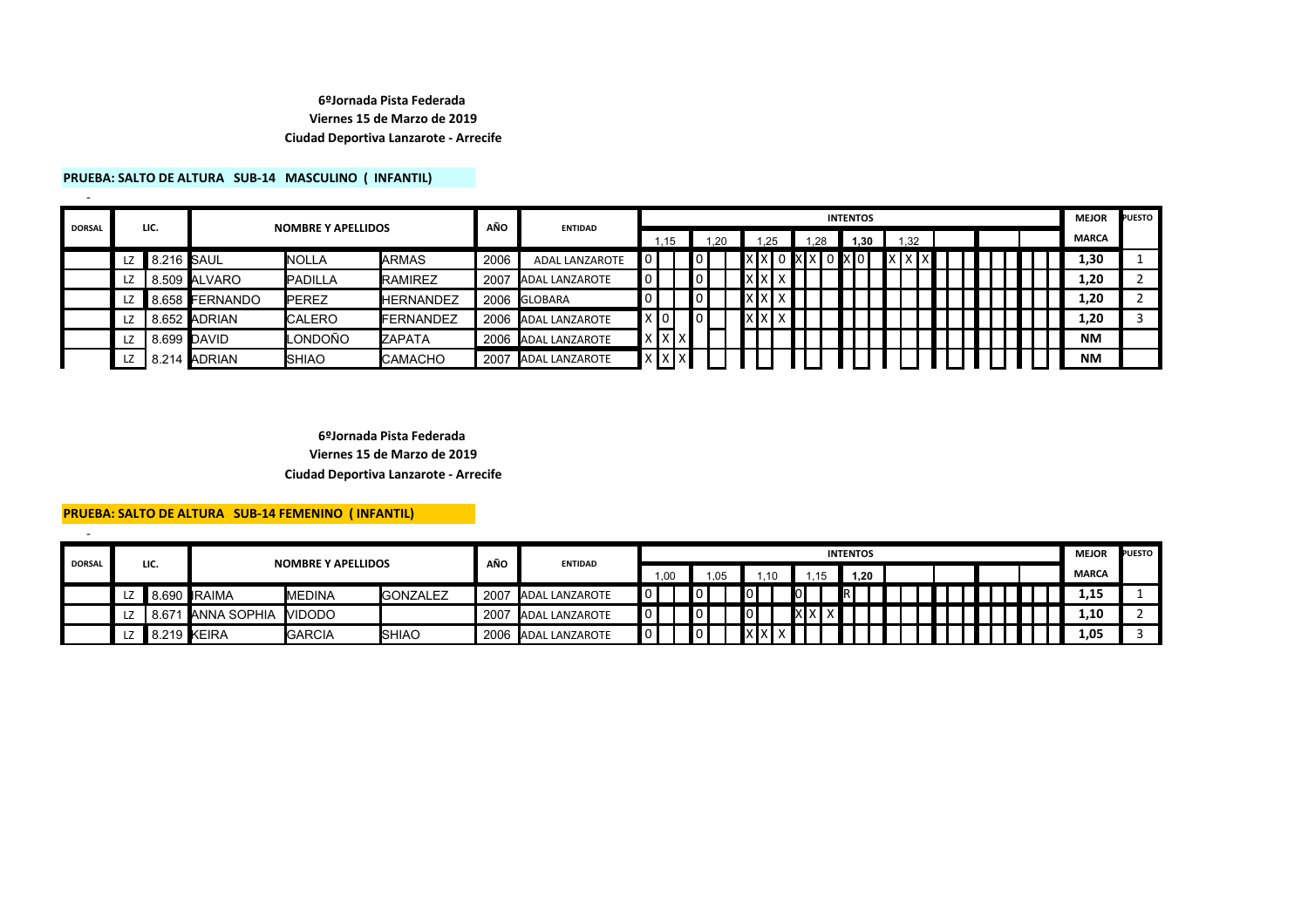# **PRUEBA: SALTO DE TRIPLE SUB-14 MASCULINO ( MASCULINO)**

| DORSAL | LIC. |       | <b>NOMBRE Y APELLIDOS</b>  |                 |                | <b>AÑO</b> | <b>ENTIDAD</b>         |       | <b>INTENTOS</b> | <b>MEJOR</b>   | <b>PUESTO</b> |      |
|--------|------|-------|----------------------------|-----------------|----------------|------------|------------------------|-------|-----------------|----------------|---------------|------|
|        |      |       |                            |                 |                |            |                        | 40    | $2^{\circ}$     | 3 <sup>o</sup> | <b>MARCA</b>  |      |
|        | LZ   | 8.507 | ROBERTO                    | <b>IPADILLA</b> | <b>RAMIREZ</b> | 2006       | <b>JADAL LANZAROTE</b> | 10,20 | 10.60           | 10,70          | 10,70         | 1,00 |
|        | LZ   | 8.817 | <b>RUBEN GABRIEURIARTE</b> |                 | <b>GARCÉS</b>  | 2007       | <b>ADAL LANZAROTE</b>  | 8,37  | 8,28            | 8.70           | 8,70          | 2,00 |
|        | LZ   | 8.216 | <b>SAUL</b>                | <b>I</b> NOLLA  | <b>IARMAS</b>  | 2006       | <b>JADAL LANZAROTE</b> | 8,37  | 8.48            | 8.66           | 8,66          | 3,00 |
|        | LZ   | 8.699 | DAVID                      | LONDOÑO         | <b>ZAPATA</b>  | 2006       | <b>JADAL LANZAROTE</b> | 8,06  | Χ               | 7.75           | 8,06          | 4,00 |
|        | LZ   | 8.724 | <b>ADUEN</b>               | <b>IMERINO</b>  | <b>I</b> GOMEZ | 2007       | <b>ADAL LANZAROTE</b>  | 7,68  | 7.04            | x              | 7,68          | 5,00 |
|        | LZ   | 8.916 | <b>DIEGO</b>               | <b>DIAZ</b>     | <b>MARRERO</b> | 2007       | <b>JADAL LANZAROTE</b> |       | $\checkmark$    |                | <b>INM</b>    |      |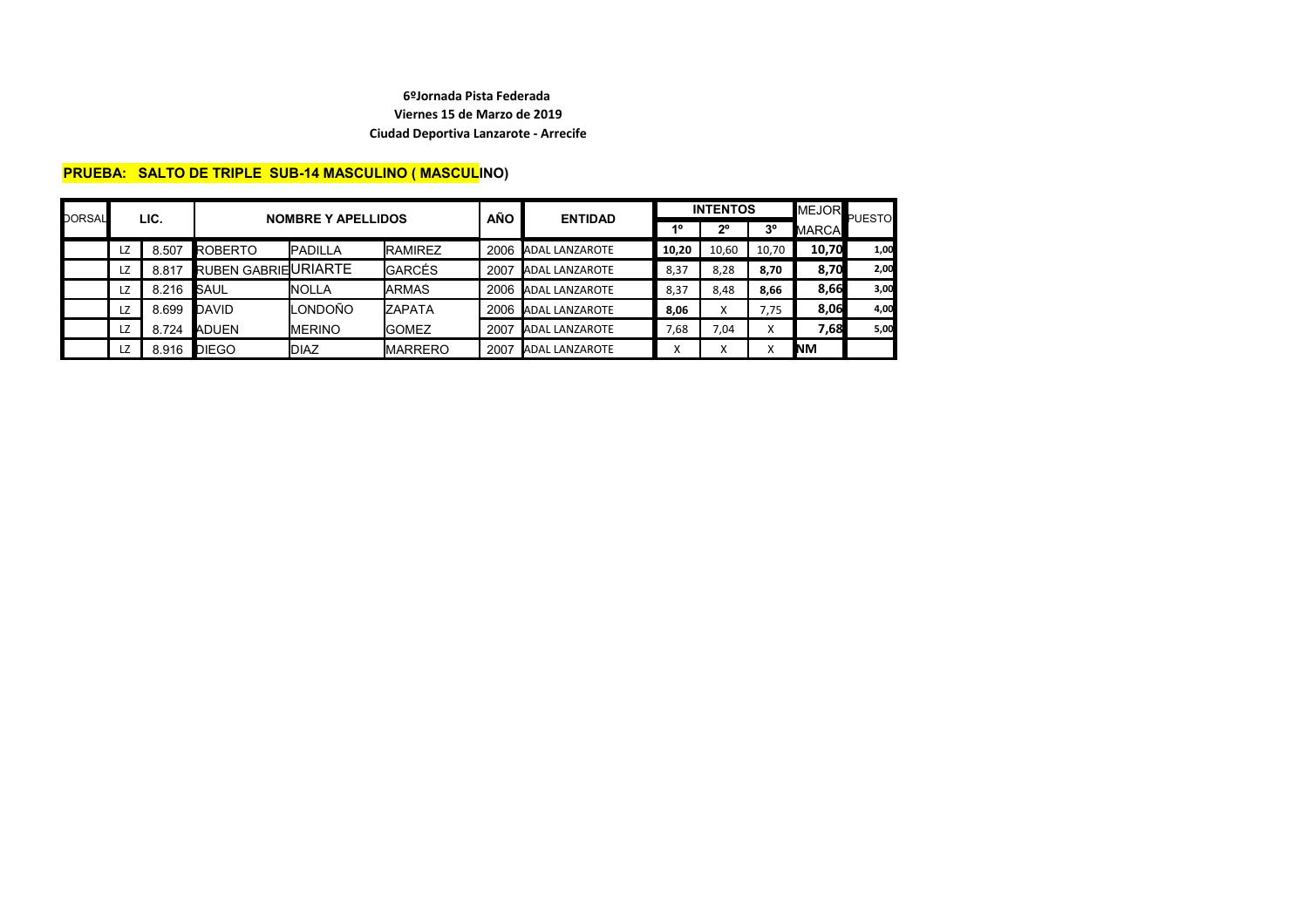### **PRUEBA: LANZAMIENTO DE PESO SUB-14 MASCULINO (INFANTIL)**

| <b>DORSAL</b> | LIC. |       | <b>NOMBRE Y APELLIDOS</b>  |                  |                   | AÑO  | <b>ENTIDAD</b>        |      | <b>INTENTOS</b> |      | <b>MEJOR</b> | <b>PUESTO</b> |
|---------------|------|-------|----------------------------|------------------|-------------------|------|-----------------------|------|-----------------|------|--------------|---------------|
|               |      |       |                            |                  |                   |      |                       | 1º   | 2 <sup>o</sup>  | 3    | <b>MARCA</b> |               |
|               | LZ   | 8.652 | <b>ADRIAN</b>              | <b>CALERO</b>    | <b>IFERNANDEZ</b> | 2006 | <b>ADAL LANZAROTE</b> | 6,65 | 7,50            | 6,80 | 7,50         |               |
|               | LZ   | 8.214 | <b>ADRIAN</b>              | <b>SHIAO</b>     | ICAMACHO          | 2007 | <b>ADAL LANZAROTE</b> | 6,13 | 6,57            | 7,00 | 7,00         | 2             |
|               | LZ   | 8.509 | <b>IALVARO</b>             | <b>PADILLA</b>   | <b>IRAMIREZ</b>   | 2007 | <b>ADAL LANZAROTE</b> | 5,23 | 5,43            | X    | 5,43         | 3             |
|               | LZ   |       | 8.658 FERNANDO             | <b>PEREZ</b>     | <b>HERNANDEZ</b>  | 2006 | <b>GLOBARA</b>        | 4,74 | 5,25            | 5,27 | 5,27         | 4             |
|               | LZ   | 8.846 | <b>ALEJANDRO</b>           | <b>SOCAS</b>     | <b>I</b> GARRIDO  | 2006 | LANZATLETAS           | 5,23 | 5,13            | 5,20 | 5,23         | 5             |
|               | LZ   | 8.837 | <b>IMARCOS JOSE</b>        | <b>DOMINGUEZ</b> | <b>AIRES</b>      | 2007 | <b>ADAL LANZAROTE</b> | 4,77 | 4,50            | 4,00 | 4,77         | 6             |
|               | LZ   |       | 8.883 DIEGO                | <b>JORDAN</b>    | ISICILIA          | 2006 | <b>GLOBARA</b>        | X    | 4,67            | 3,93 | 4,67         |               |
|               | LZ   | 8.852 | <b>IPABLO</b>              | <b>MARTIN</b>    | <b>IPEREZ</b>     | 2006 | LANZATLETAS           | x    | 3,87            | 4,19 | 4,19         | 8             |
|               | LZ   |       | 8.215 DARIO                | <b>CALLERO</b>   | <b>ICARABALLO</b> | 2007 | <b>ADAL LANZAROTE</b> | 4,05 | x               | 3,87 | 4.05         | 9             |
|               | LZ   |       | 8.343 IJEISSON DAVIDIPEREZ |                  | <b>IVALENCIA</b>  | 2007 | <b>ADAL LANZAROTE</b> | 3,52 | 3,85            | 3,79 | 3,85         | 10            |

### **PRUEBA: LANZAMIENTO DE PESO SUB-14 FEMENINO (INFANTIL)**

| <b>DORSAL</b> | LIC. |       | <b>NOMBRE Y APELLIDOS</b> |                  |                      | AÑO  |                       |                | <b>INTENTOS</b> | <b>MEJOR</b> | <b>PUESTO</b> |   |
|---------------|------|-------|---------------------------|------------------|----------------------|------|-----------------------|----------------|-----------------|--------------|---------------|---|
|               |      |       |                           |                  |                      |      | <b>ENTIDAD</b>        | 1 <sup>°</sup> | 2 <sup>0</sup>  |              | <b>MARCA</b>  |   |
|               | LZ   | 8.219 | KEIRA                     | <b>GARCIA</b>    | <b>I</b> SHIAO       | 2006 | <b>ADAL LANZAROTE</b> | 4,63           | 4,79            | 4,19         | 4,79          |   |
|               | LZ   |       | 8.854 YULI CLARIBEL       | <b>ZAPATA</b>    | <b>IPERALTA</b>      | 2007 | <b>LANZATLETAS</b>    | 4,20           | 4,45            | 4,70         | 4,70          |   |
|               | LZ   | 8.618 | <b>IYAIZA</b>             | TABAREZ          | <b>I</b> NUÑEZ       | 2007 | <b>GLOBARA</b>        | 4,54           | 4,67            | 4,50         | 4,67          | 3 |
|               | LZ   | 8.619 | <b>LAURA</b>              | <b>PONCE</b>     | <b>RAMOS</b>         | 2007 | <b>GLOBARA</b>        | 4,09           | 2,89            | 4,30         | 4,30          | 4 |
|               | LZ   |       | 8.844 <b>JANAIS</b>       | <b>UMPIERREZ</b> | <b>IFERREYRA</b>     | 2007 | <b>LANZATLETAS</b>    | 4,00           | 3,22            | 3,14         | 4,00          | 5 |
|               | LZ   | 8.851 | <b>IDANIELA</b>           | <b>BRITO</b>     | <b>I</b> CEJAS       | 2006 | <b>LANZATLETAS</b>    | 3,59           | 3,53            | 3,72         | 3,72          | 6 |
|               | LZ   | 8.845 | <b>MAITE</b>              | <b>REYES</b>     | <b>IBRETSCHENEID</b> | 2006 | <b>LANZATLETAS</b>    | 3,38           | 3,64            | 3,44         | 3,64          |   |
|               | LZ   | 8.548 | <b>AITANA</b>             | <b>RODRIGUEZ</b> | IVILLA               | 2007 | <b>ADAL LANZAROTE</b> | v<br>Λ         | 3,26            | 3,41         | 3.41          | 8 |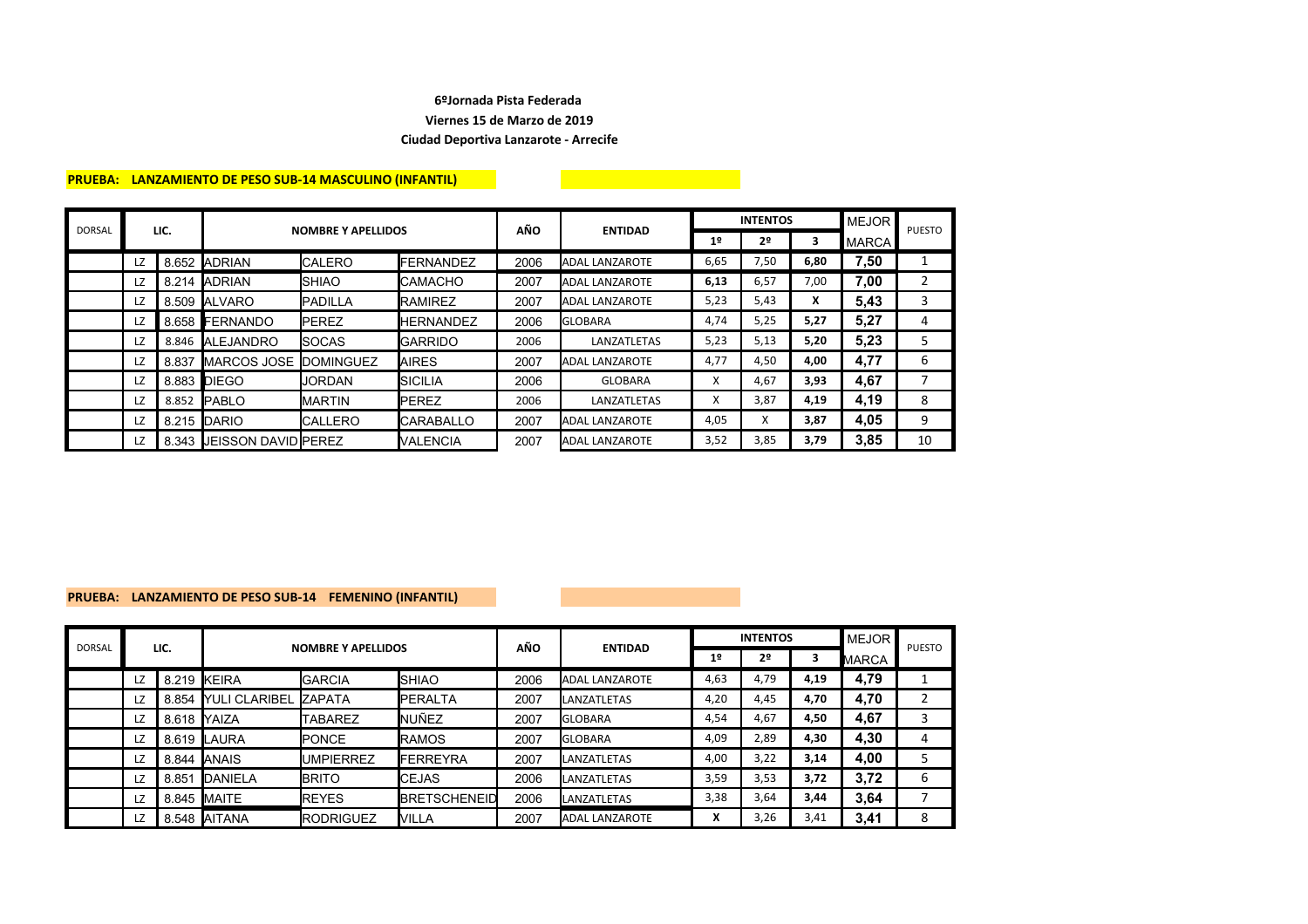#### **PRUEBA: LANZAMIENTO DE VORTEX SUB-12 MASCULINO (ALEVIN)**

| <b>DORSAL</b> | LIC. |                  | <b>NOMBRE Y APELLIDOS</b> |                  |                  | AÑO  |                       |                | <b>INTENTOS</b> | MEJOR |              |               |
|---------------|------|------------------|---------------------------|------------------|------------------|------|-----------------------|----------------|-----------------|-------|--------------|---------------|
|               |      |                  |                           |                  |                  |      | <b>ENTIDAD</b>        | 1 <sup>°</sup> | 2º              | 3     | <b>MARCA</b> | <b>PUESTO</b> |
|               | LZ   | 8.067            | RODRIGO                   | <b>BOLAÑOS</b>   | <b>VIÑA</b>      | 2008 | <b>GLOBARA</b>        | 23,60          | 29,24           | 30,01 | 30,01        |               |
|               | LZ   |                  | 8.510 TAYSIR              | <b>SAIKAN</b>    | TRASSIM          | 2008 | <b>ADAL LANZAROTE</b> | 24,55          | 29,03           | 27,94 | 29,03        | 2             |
|               | LZ   |                  | 8.840 NICOLAS             | <b>HERNANDEZ</b> | <b>IMARTIN</b>   | 2008 | LANZATLETAS           | 25,12          | 25,81           | 22,67 | 25,81        | 3             |
|               | LZ   | 8.881            | ALEJANDRO                 | <b>RODRIGUEZ</b> | <b>I</b> NUÑEZ   | 2008 | <b>GLOBARA</b>        | 21,20          | 23,13           | 17,63 | 23,13        | 4             |
|               | LZ   | 8.839 <b>JAN</b> |                           | <b>CRUZADO</b>   | <b>IMAJKUT</b>   | 2009 | <b>LANZATLETAS</b>    | 19,93          | 21,04           | 17,60 | 21,04        | 5             |
|               | LZ   | 8.961            | JONNIER ESTEECARDONA      |                  | <b>IERAZO</b>    | 2008 | LANZATLETAS           | 16,04          | 15,82           | 17,71 | 17,71        | 6             |
|               | LZ   | 8.801            | PABLO                     | <b>BRITO</b>     | <b>HERNANDEZ</b> | 2009 | <b>ADAL LANZAROTE</b> | 15,06          | 12,46           | 12,60 | 15,06        |               |
|               | LZ   | 8.406            | <b>TAREK</b>              | LARROTCHA        | <b>ARCO</b>      | 2009 | ADAL LANZAROTE        | 10,84          | 11,93           | 9,74  | 11,93        | 8             |
|               | LZ   |                  | 8.752 PABLO               | <b>RAMOS</b>     | <b>TABARES</b>   | 2009 | <b>ADAL LANZAROTE</b> | 10,15          | 8,67            | 8,84  | 10,15        | 9             |

#### **PRUEBA: LANZAMIENTO DE VORTEX SUB-12 FEMENINO (ALEVIN)**

|               | LIC. |            |                           |                    |                   | AÑO  | <b>ENTIDAD</b>        |       | <b>INTENTOS</b> | <b>MEJOR</b> | <b>PUESTO</b> |                    |
|---------------|------|------------|---------------------------|--------------------|-------------------|------|-----------------------|-------|-----------------|--------------|---------------|--------------------|
| <b>DORSAL</b> |      |            | <b>NOMBRE Y APELLIDOS</b> |                    |                   |      |                       | 1º    | 2º              |              | MARCA         |                    |
|               | LZ   |            | 8.942 TALITHA             | <b>MASCIARELLI</b> |                   | 2009 | <b>GLOBARA</b>        | 14,20 | 11,87           | v            | 14,20         |                    |
|               | LZ   |            | 8.407 CATHAISA            | <b>SANCHEZ</b>     | <b>IANDRADE</b>   | 2008 | <b>ADAL LANZAROTE</b> | 12,09 | 11,20           | 10,42        | 12,09         | $\mathcal{D}$<br>▵ |
|               | LZ   |            | 8.853 KIANA               | <b>BLANCO</b>      | <b>IGARCIA</b>    | 2008 | <b>LANZATLETAS</b>    | 11,96 | 11,92           | 11,03        | 11,96         | 3                  |
|               | LZ   | 8.841      | ELENA                     | <b>CALATAYUD</b>   | <b>IFERNANDEZ</b> | 2008 | <b>LANZATLETAS</b>    | 9,92  | 11,00           | 11,87        | 11,87         | 4                  |
|               | LZ   | 8.805 ALBA |                           | <b>CABRERA</b>     | <b>IBASNER</b>    | 2009 | <b>ADAL LANZAROTE</b> | 9,70  | 10,67           | 10,03        | 10,67         |                    |
|               | LZ   | 8.941      | <b>SOFIA</b>              | <b>MASCIARELLI</b> |                   | 2009 | <b>GLOBARA</b>        | 8,16  | 6.52            | 8,15         | 8,26          | 6                  |